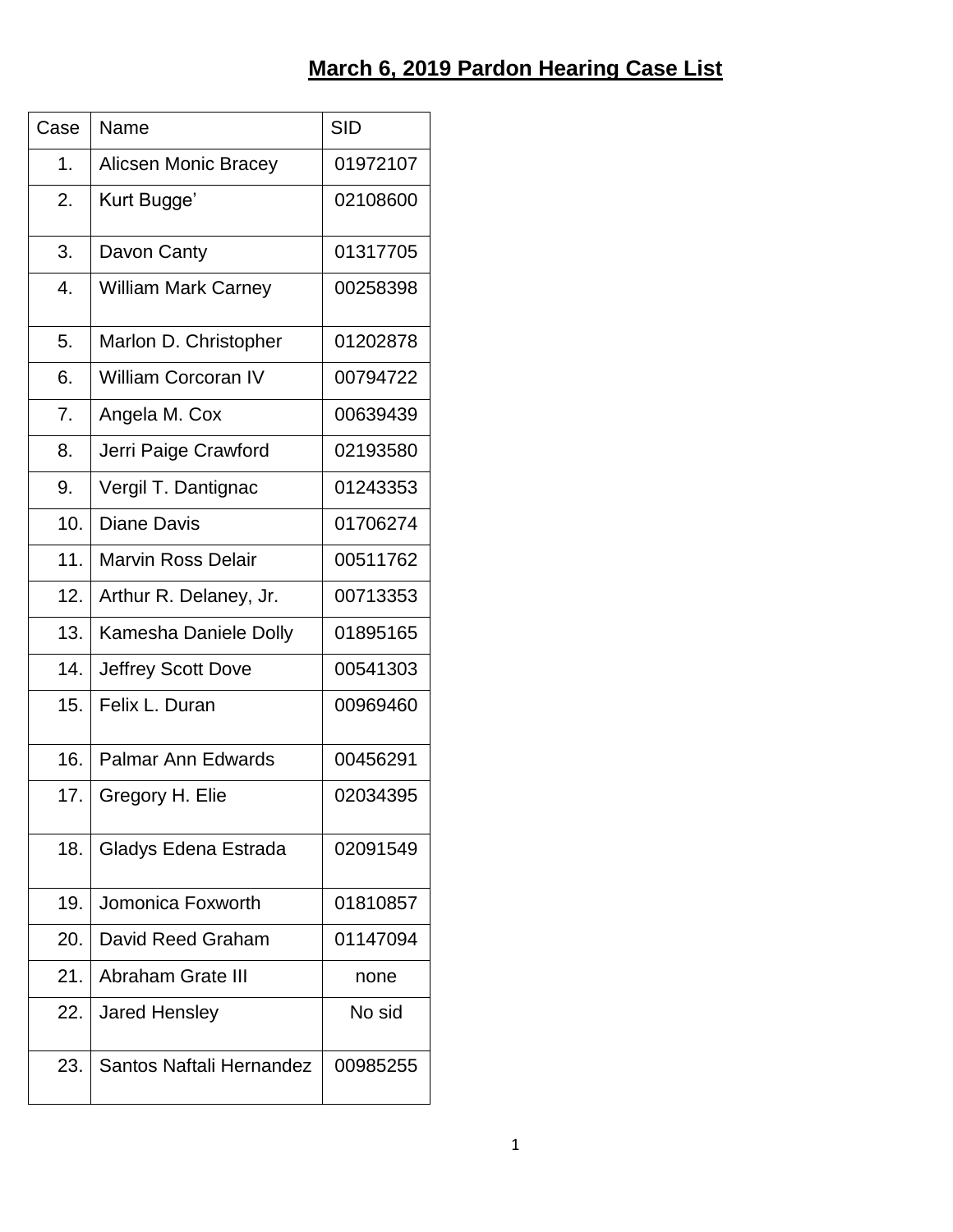| 24. | Kelvin K. Hunt                   | 00961116 |
|-----|----------------------------------|----------|
|     |                                  |          |
| 25. | Adam Jackson                     | 01544822 |
| 26. | Lottie Denise James              | 01200665 |
| 27. | <b>Terry Haselden Jett</b>       | None     |
| 28. | Justin Johnson                   | 01783457 |
| 29. | <b>Shanelle Victoria Latimer</b> | 01629633 |
| 30. | James T. Leach                   | none     |
| 31. | Gregory M. Livingston,<br>Sr.    | 00550332 |
| 32. | Elliott G. London                | 00685907 |
| 33. | Anita Lashaun Martin             | 01760178 |
| 34. | <b>Sheddrick Antwan McCoy</b>    | 01035722 |
| 35. | Ryan O'Neal McCray, Sr.          | 01447062 |
| 36. | Kevin C. McGee                   | 02262746 |
| 37. | Eddie L. Mims, Jr.               | 00645803 |
| 38. | <b>Stephen Scott Mizzell II</b>  | 01198471 |
| 39. | Santelle Danthony<br>Moorer      | 01183327 |
| 40. | Samantha Lynn Moran              | 01849438 |
| 41. | James E. Morris                  | 01145265 |
| 42. | Abdullah Hakeem<br>Muhammad      | 00400808 |
| 43. | <b>Kimberly Denise Neal</b>      | 01830060 |
| 44. | Eszama Malichia Nelson           | 01276919 |
| 45. | Donald B. Nothdurft              | 02300133 |
| 46. | <b>Charles Michael Parker</b>    | 00302542 |
|     |                                  |          |